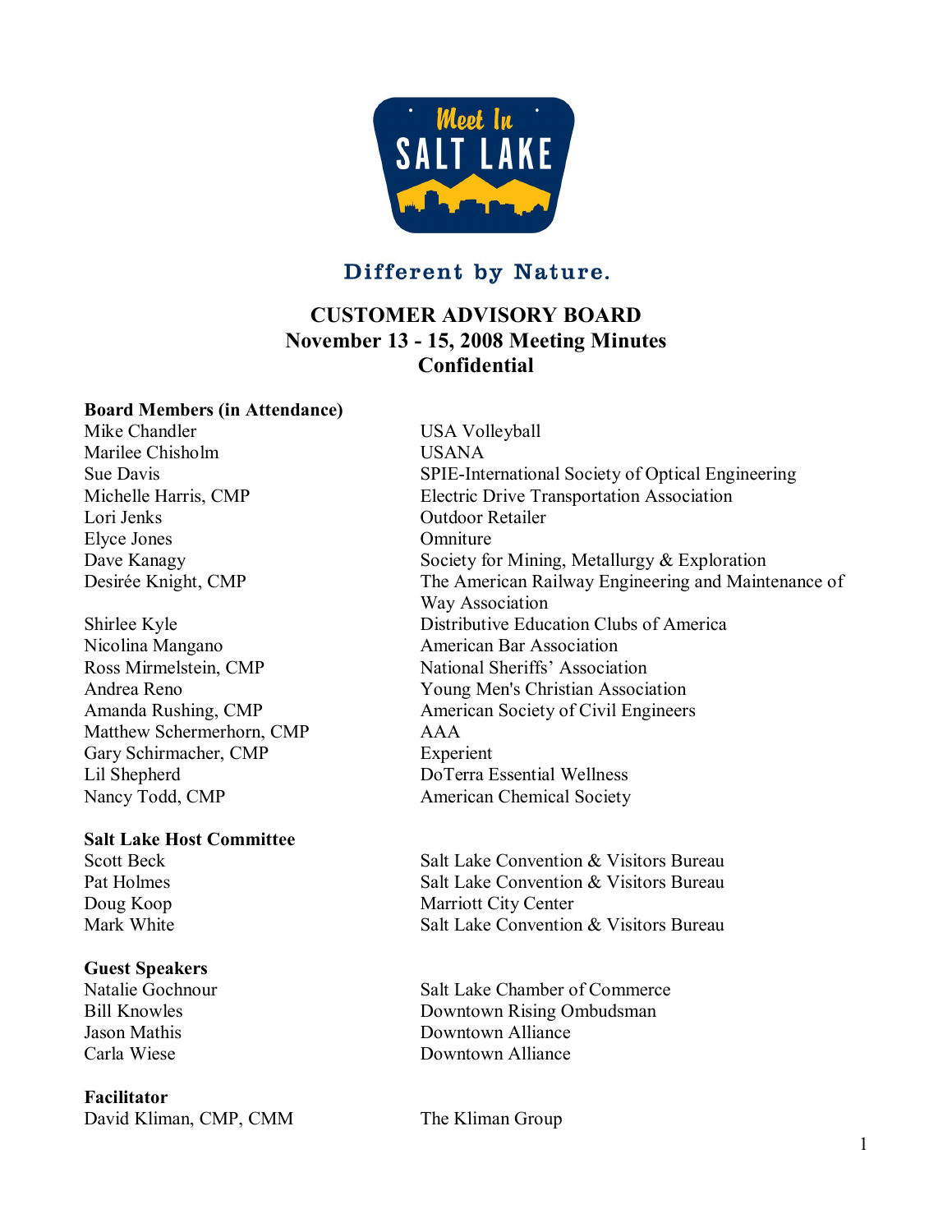# **Graphic Recorder**

**Gallery Attendees** Ann Bangerter **Hotel Monaco** Kelly Olsen Rare Method Dennis Porter Red Lion Hotel Joe Snarr Sheraton Hotel Eric White **Rare Method** 

#### Sophia Liang Graphic Footprints

Jason Badell Salt Lake Convention & Visitors Bureau Tessa Baysinger Salt Palace Convention Center Royce Failner **Salt Lake Convention & Visitors Bureau** Annie Harrell Salt Lake Convention & Visitors Bureau<br>Dan Hayes Salt Palace Convention Center / South To Salt Palace Convention Center / South Towne Expo Center Patrick Higgins Salt Lake Convention & Visitors Bureau Allyson Jackson Salt Palace Convention Center / South Towne Expo Center & SLCVB Board of Trustees/Executive Committee Michelle LeBaron Snowbird Ski & Summer Resort Steve Lindburg Hilton Salt Lake City Center Steve Lundgren Marriott Salt Lake City Downtown & Chairman of the Board of Trustees/Executive Committee Tyson Lybbert Marriott Salt Lake City Center<br>Michael Mack Salt Lake Convention & Visito Salt Lake Convention & Visitors Bureau Ruth Naccarato Snowbird Ski & Summer Resort Robert O'Neil Salt Lake City Marriott Downtown Sally O'Neill Salt Lake Convention & Visitors Bureau Chris Peterson Salt Lake Convention & Visitors Bureau Tori Piersante Salt Lake Convention & Visitors Bureau Julie Rhoads Salt Lake Convention & Visitors Bureau Steve Rich Utah Sports Commission Allison Sheffield Salt Lake Convention & Visitors Bureau Tina Stark Tina Stark The Housing Connection Shawn Stinson Subsetted Salt Lake Convention & Visitors Bureau Eric Thompson Salt Lake Convention & Visitors Bureau Tamme Thompson Salt Lake Convention & Visitors Bureau Diane Utley Salt Lake Convention & Visitors Bureau Guy Woodbury **Communisty** Woodbury Corporation & SLCVB Incoming Chairman of the Board of Trustees/Executive Committee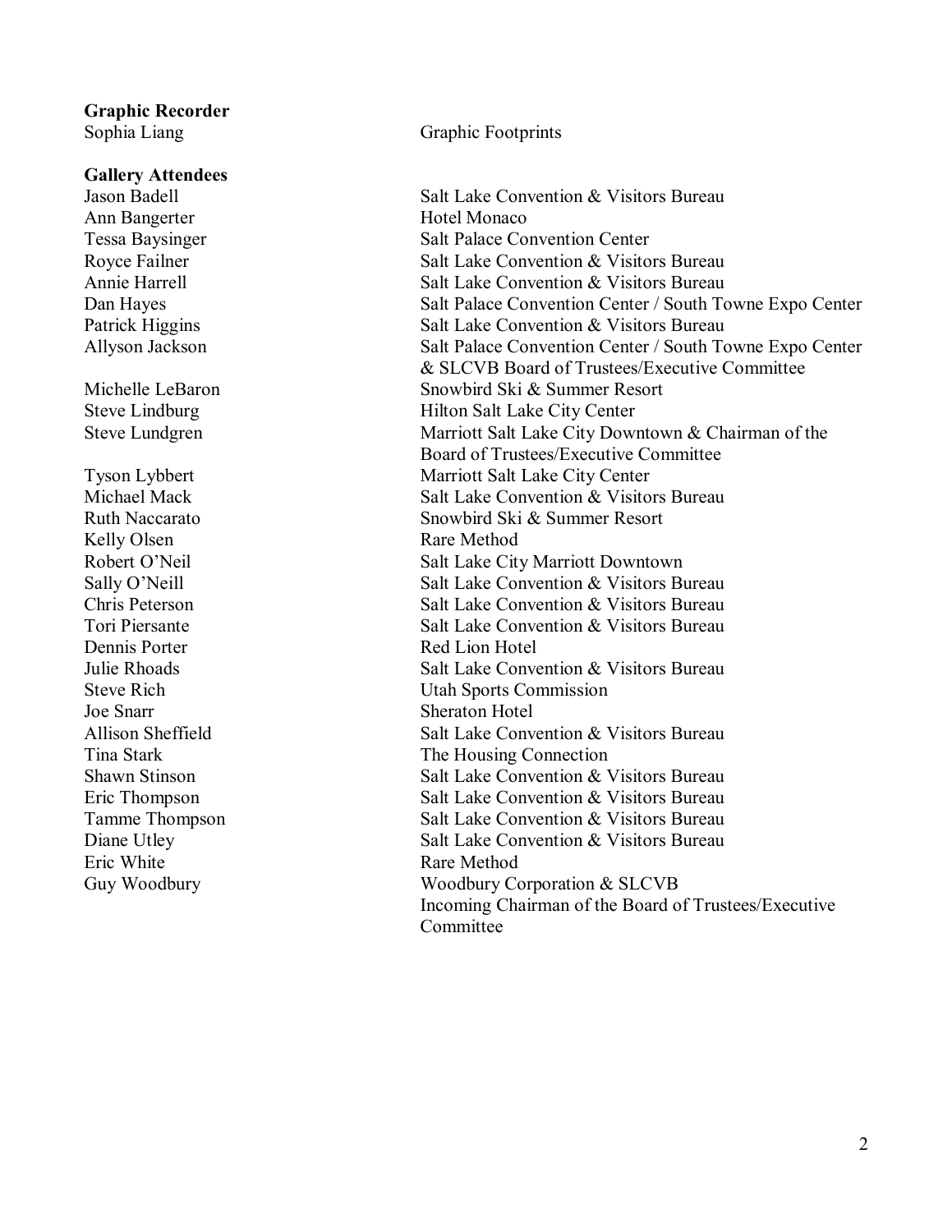# **Friday, November 14, 2008**

# *Welcome*

Board members, Salt Lake hosts and Gallery attendees made introductions. **Sophia Liang's graphic report of the meeting can be found at the following site: <http://www.visitsaltlake.com/CAB/2008FallCABGraphicNotes.pdf>**

#### *Opening Comments – Scott Beck and David Kliman*

Scott and David welcomed the Board and thanked them for their time and commitment to Salt Lake. The Board was asked to speak honestly and openly on behalf of the meetings and convention industry as well as their respective organizations. The Board's role is to act as a sounding board; a highly relevant sample of Salt Lake's target meetings and convention audience. Salt Lake will listen and learn from the Board and appropriate action will be taken on its recommendations.

#### *Action Items and Recommendations from March 2008 Meeting were reviewed by David Kliman; –* **progress on each item is shown in bold type** *Recommendations and Action Items*

- · Create a website subcommittee chaired by Elyce Jones to evaluate future content direction – **Marketing subcommittee created and first meeting via conference call took place**
- · Convene a meeting with key hoteliers and several leading meeting professionals to discuss honoring room block commitments and rates – **ongoing as need arises**
- Microsite recommendations:
	- o Pragmatic information is most critical "focus on function, not glitz", less banner space, use real estate for information – **ongoing – will see changes in this area on some pages**
	- o Front page has "far too much eye candy" **reviewing as we redesign site**
	- o Put "What's New" on front page, "starburst" it **completed**
	- o Ensure upper left corner of all pages are optimized for maximum impact **incorporating**
	- o Redesign Delta jet so it doesn't look like it's crashing into the convention center **completed**
	- $\circ$  Ensure convention calendar is kept up-to-date and is displayed prominently **work in progress**
	- o Create tab for "Green Meetings" **completed**
	- o Factoids are great tools use them throughout **work in progress**
	- o Use rollovers with key facts, square footage, number of rooms, distances, etc. **reviewing as we transition to our new CRM (customer relationship management)/CMS (content management system)**
	- o Change the term "Testimonial" to something hipper and with less religious overtones – **evaluating term is universal on CVB Websites and commonly used**
	- o Link 360 degree views and floor plans on hotel sites **ongoing as we transition to our new CRM/CMS**
	- o Meeting planners backpack some members suggested changing to a more business like image/icon **completed**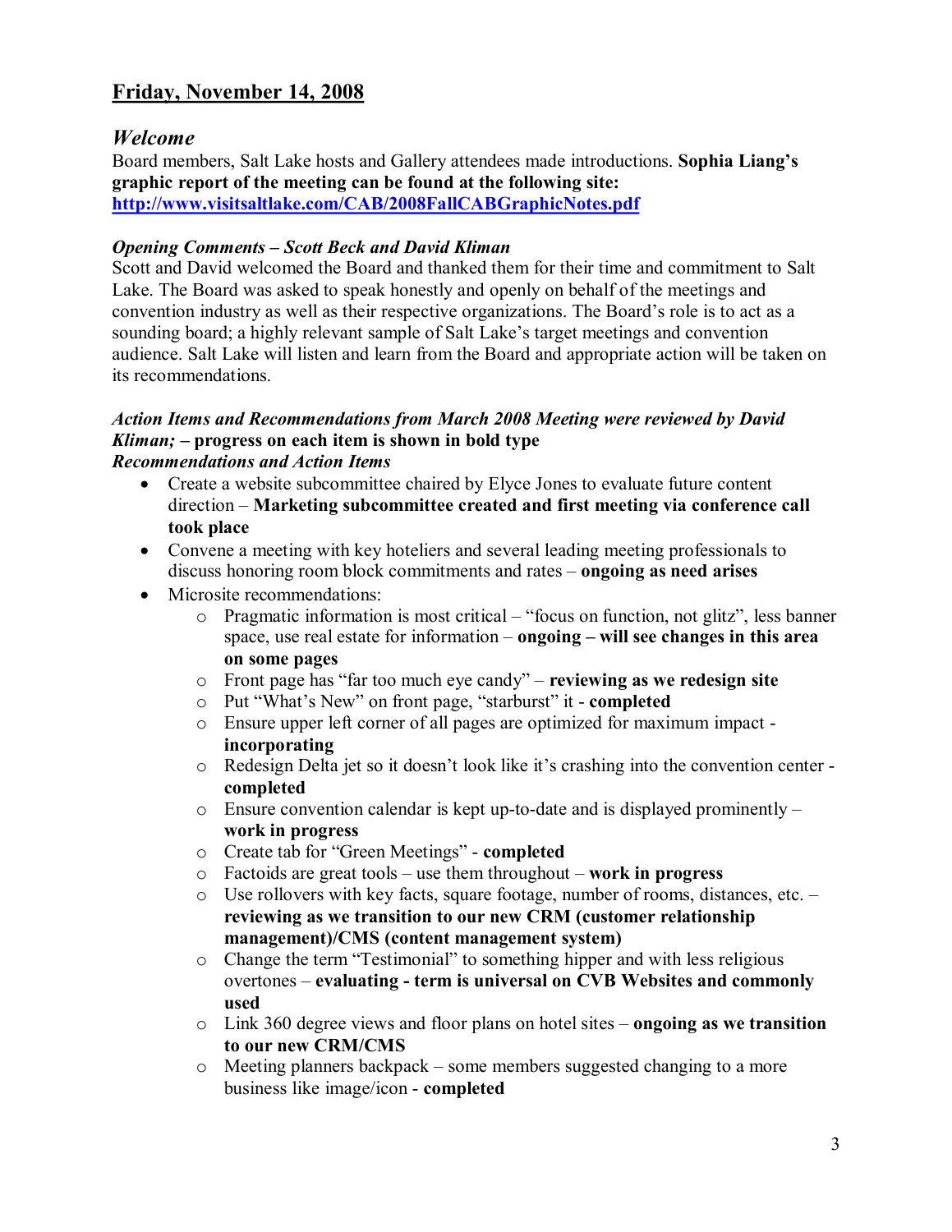o Use term "Meeting Professional" instead of "Meeting Planner" throughout the site **completed**

# *Industry Issues*

The Board was asked to talk about key strategic issues within their organizations; the following is a summary of their comments:

- · Economic conditions are impacting all aspects of meetings and events; resulting in less exhibitors, reduced attendees numbers and less sponsor dollars
- Association attendance is generally flat
- Meeting professionals are seeking long term effective supplier partnerships and more creative and innovative solutions to better market their events
- Hotels must be more proactive in managing customer relationships; buyers need valueadded solutions

# *Customer Report Cards*

# *Desirée Knight from AREMA provided the following report on their September 21 – 24, 2008 meeting in Salt Lake:*

- · **High level goals and objectives:**
	- · Education and presentation of papers
	- The AREMA Conference was held in conjunction with the Railway Engineering-Maintenance Suppliers Association (REMSA). REMSA was responsible for a large indoor supplier Trade Show with approximately 250 exhibitors.
	- · Most events were held at the Salt Palace
- · **Number of attendees**
	- AREMA Attendees: 1,500 plus 700 Exhibitors and 300 buyers; total of 2,500 including guests and spouses.
- · **Attendee demographics**
	- · Most attendees were either engineers or suppliers to the Railway Industry with 98% white male and 2% other
- · **Number of hotel rooms used and hotel package**
	- · AREMA was responsible for the entire housing package and used the Hilton, Marriott Downtown, Marriott City Center, Radisson and Hotel Monaco.
	- Estimated total rooms on peak: 1,491 rooms. Hilton was the headquarters hotel
- · **History**
	- 2000 Dallas, Adams Mark
	- 2001 Chicago, Palmer House Hilton
	- 2002 Washington, DC, Washington Hilton
	- 2003, 2005, 2007 Chicago, Palmer House Hilton
	- $2004 Nashville Oprvland$
	- 2006 Louisville Convention Center, Galt House in conjunction with REMSA
- · **Future meeting sites**
	- $\bullet$  2009 Hilton Chicago
	- $\bullet$  2010 Orlando Hilton
	- 2011 Minneapolis in conjunction with REMSA, RSI & RSSI
	- $2012$  Hilton Chicago
	- 2013 Open RFPs received from Kansas City, Baltimore, Orlando, Atlanta  $\&$ Denver in conjunction with REMSA, RSI & RSSI depending on 2011.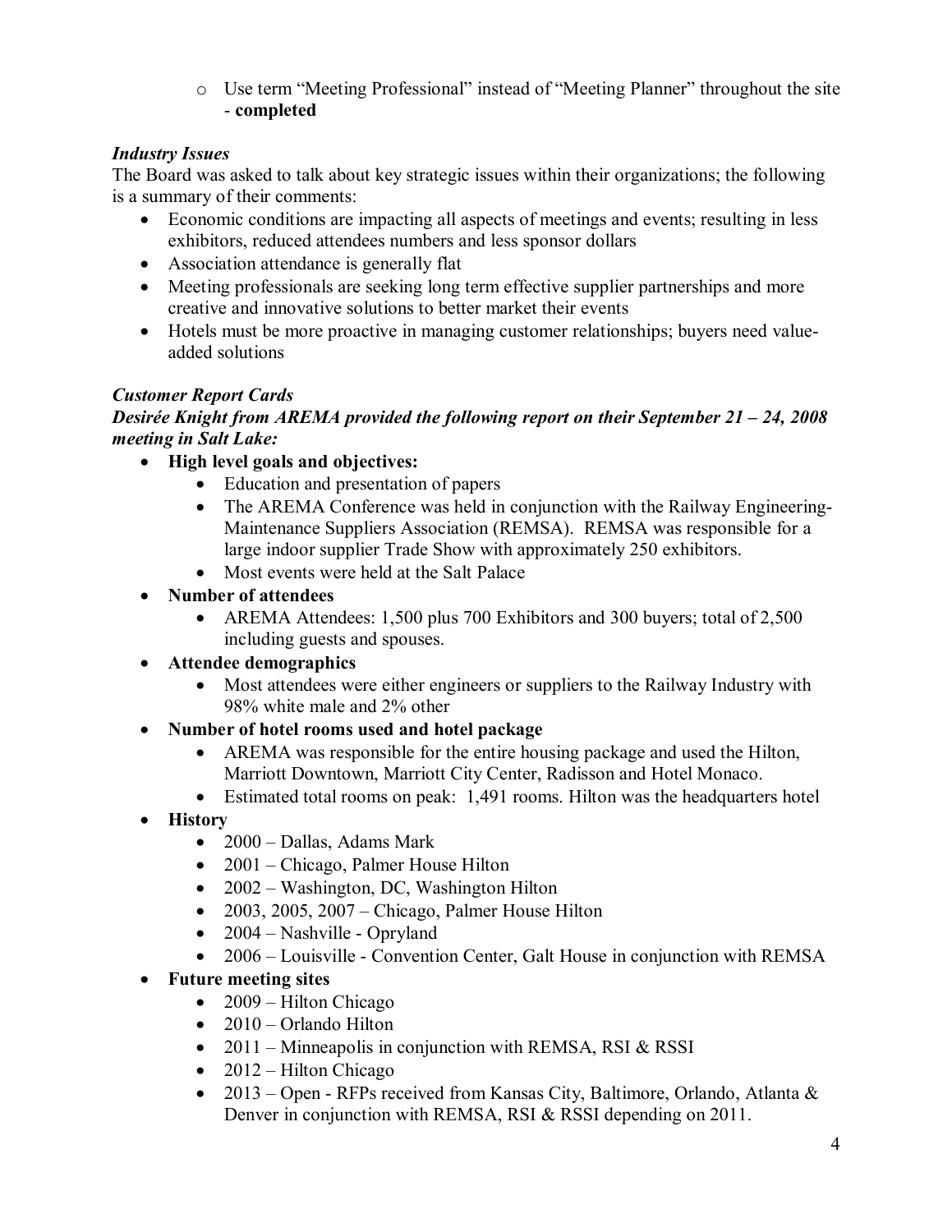#### · **Convention Center Usage**

- · 3 Halls were used by REMSA for the World Rail Expo
- AREMA used the Ballroom, Meeting Rooms and Concession Stands
- · **Air lift and general transportation related issues**
	- Transportation to and from the city were excellent for attendees and staff
- · **Challenges and Issues**
	- Cleanliness of restroom at the convention center; restrooms were not cleaned on an adequate basis to accommodate heavy use by male attendees which overwhelmed the cleaning crews
	- · Audio Visual pricing is not comparable to other cities; EXTREMELY expensive.
- · **Great Things**
	- · All rooms were set when expected and cleaned accordingly at the Center.
	- The President's Dinner at the Hilton was amazing. The staff and meeting room were spectacular.
	- · Carolyn Barney is a huge asset for the Convention Center
	- · Julie Rhoads was always available to answer any question about the city and venues
	- Salt Lake's marketing campaign made attendees feel welcomed; it was the best we've seen. Signage and stickers on merchant windows was outstanding and made attendees feel special
	- The value of the meeting far exceeded our expectation; Food and Beverage pricing is excellent
	- · **This was the best event AREMA ever had**. Customer service far exceeded expectations; we appreciate everything Salt Lake did to ensure the success of this event.

#### *Shirlee Kyle from DECA provided the following report on 2001 & 2002 meetings in Salt Lake:*

The mission of DECA is to enhance the co-curricular education of students with interest in marketing, management and entrepreneurship. DECA helps students develop skills and competence for marketing careers, build selfesteem, experience leadership and practice community service.

#### **Meeting Dates**

- State Association Management Conference (SAM) August 9 11, 2001
- · Delta Epsilon Chi International Career Development Conference April 13 16, 2002
- · DECA International Career Development Conference (ICDC) April 20 23, 2002

#### **Number of Hotel Rooms Used and Hotel Block**

| City                    | Registered                                                           | Room Block | Pick Up |
|-------------------------|----------------------------------------------------------------------|------------|---------|
| 2002 Salt Lake          | 11,361                                                               | 4,300      | 19,500  |
| 2007 Orlando            | 12,968                                                               | 4,600      | 24,010  |
| 2008 Atlanta            | 12,815                                                               | 5,100      | 23,000  |
| <b>History</b>          |                                                                      |            |         |
|                         | DECA contracts with Anaheim and Orlando every four years (odd years) |            |         |
| 2002 - Salt Lake City   | 2010 - Louisville                                                    |            |         |
| 2004 - Nashville        | 2012 - Salt Lake                                                     |            |         |
| $2006 - Dallas$         | 2014 - Atlanta                                                       |            |         |
| $2008 - \text{Atlanta}$ |                                                                      |            |         |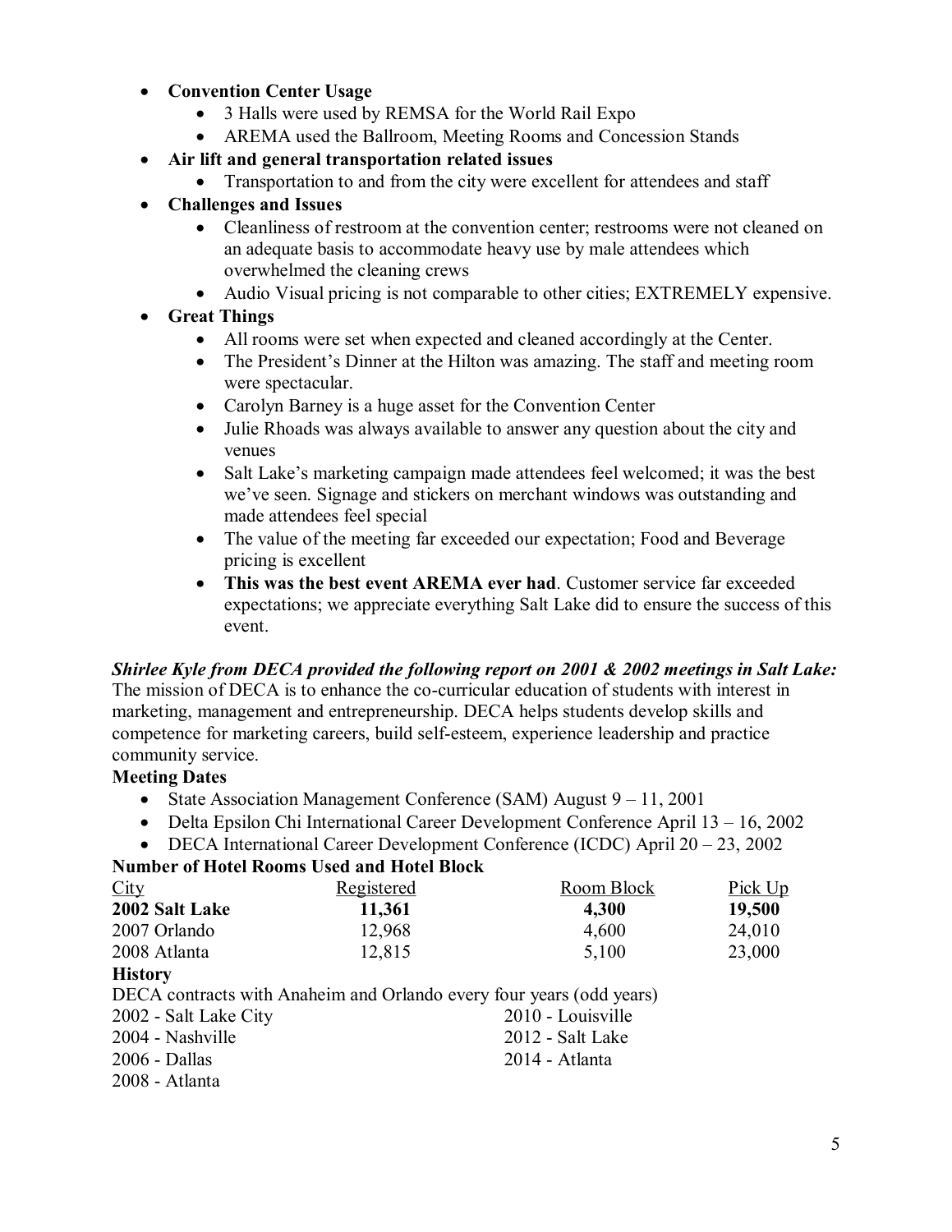### **Convention Center Use**

- Delta Center was used for general sessions; Salt Palace for exhibits and competitions, hotels for the leadership programs
- General/awards sessions, seating 15,000 with multimedia production
- Exhibit area for 125 10' x 10' booths
- Two exhibit halls for competition: 220 to 240 10' x 10' booths
- Five concurrent leadership academies, 1,200, 650, 400, 350, 300 people
- Ten meeting rooms for 200 classroom
- Fifteen meeting rooms for workshops for 100 theatre style
- Tabulation room with extra heavy use of electrical power for computers, telephone lines and Internet, 24 hour accessibility for one week
- Judge reception and lunch for 700 in the Center
- Eight company-sponsored meal functions in the Center

### **Off-site Venues and Events**

• Day at Lagoon Theme Park, Temple Square and Park City tours

## **Air Lift and General Transportation Related Issues**

- Mass departures created TSA lines circling the terminals at SLC
- TRAX supplemented DECA shuttles

## **Highlights of the Conference/Areas of Improvement**

- · Rebooked Salt Lake for 2012
- · Linked 2002 Olympics and DECA's April 2002 event, Jamaican bobsledder was keynote speaker, Indian dances at opening session and tours to Park City.
- Some of the hotels used in 2002 were not the quality DECA expected; will be more selective for the 2012 conference; the need for double/double rooms limits choices
- Many of the room blocks have been slashed for the 2012 Salt Lake booking, which could require DECA to use more than 30 properties vs. 19 properties used in 2002
- The CVB's call for 1,000 business people to serve as judges was extremely successful Only Salt Lake and Denver responded to this call for volunteers in such a positive way
- Salt Lake is a very safe city

#### *Downtown Rising – Natalie Gochnour, Carla Wiese, Bill Knowles & Jason Math*

A presentation was made outlining the many downtown projects that are either in construction or on the drawing board. These projects represent unprecedented investment of more than \$2 billion resulting in new residential and office buildings, transit infrastructure, retail and entertainment spaces, including a new 2,500 seat state-of-the-art performance theater. Included in this investment is a 22-acre development currently under construction across from the Salt Palace which will have a profound positive impact on the visitor and resident experience. Within the City Creek Center development; there will be  $100+$  high-end retail stores anchored by Macy's and Nordstrom (slated to open in 2012); additionally there will be numerous many finedining restaurants. It will also provide new event spaces suitable for groups including a retractable roof area. All new construction is LEEDS Silver certified or better, and the entire development is being considered to receive the first ever LEEDS neighborhood certification. There has also been discussion regarding a new hotel being constructed within the convention district.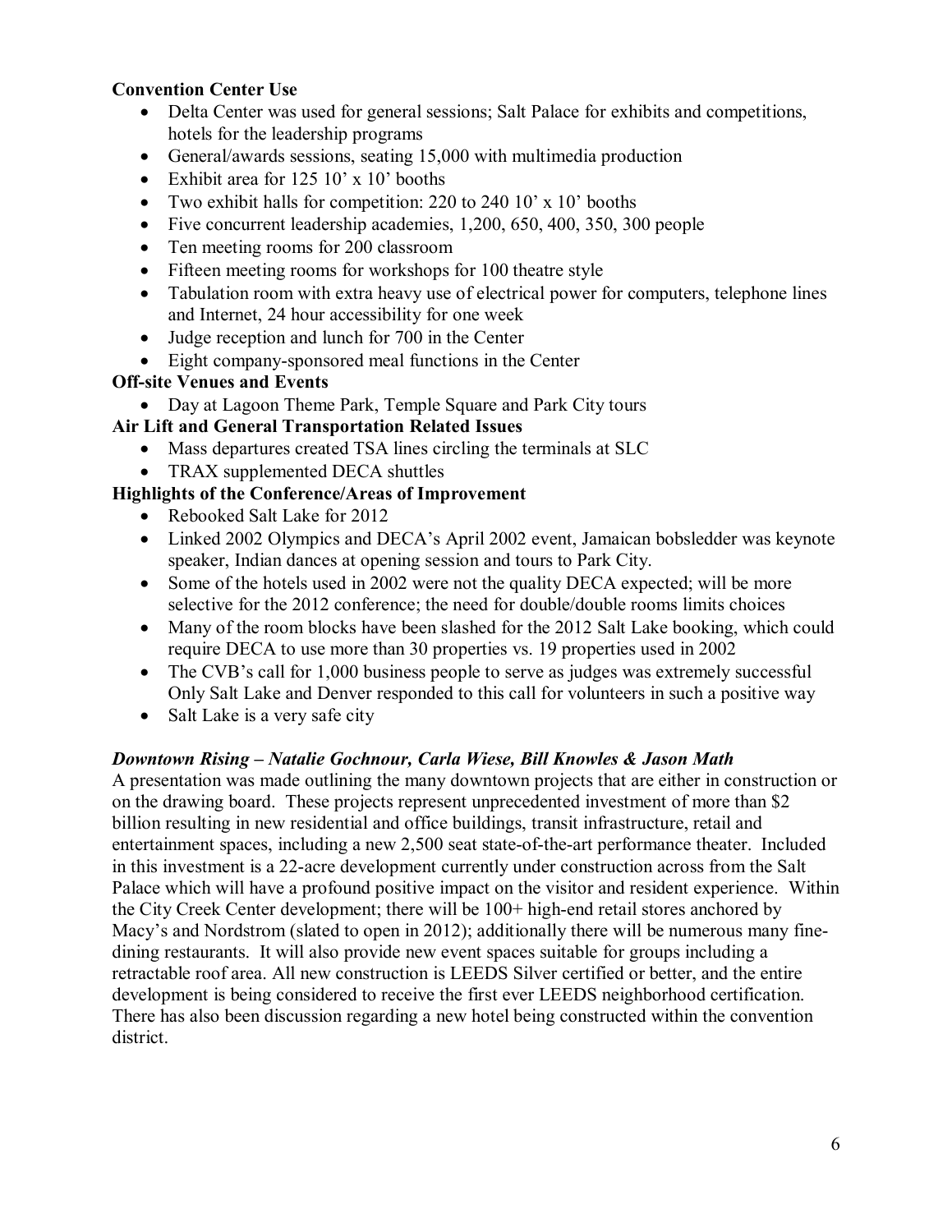# **The Advisory Board recommended the following**:

- · Create widespread communication tools to ensure current and potential customers (meeting professionals) are aware of the projects' timelines and how they will enhance the visitor experience in Salt Lake
- Create front line training tools to ensure the public and hospitality industry service employees (cab drivers, hotel staff etc.) are fluent regarding the projects
- MPI WEC 2009 is an excellent opportunity to promote how the projects will add value to Salt Lake

## *MPI World Education Congress 2009*

The Board was asked to discuss ways in which Salt Lake can deliver remarkable experiences for MPI WEC 2009 attendees; **the following outlines their feedback and recommendations:**

- The MPI video was shown; the Board gave the video two resounding thumbs up
- Film MPI actress (receptionist) interviewing MPI attendees in SLC baggage claim area and use during congress and online
- All MPI events should reflect Salt Lake's distinct brand assets and showcase the city's unique destinations and attractions
- · Create PDA (Blackberry etc.) compatible tools to promote attendance and enhance on site participation (Twitter, attendee blogs, online daily conference newspaper to replace paper version etc.)
- · Use Salt Lake's Olympic history to promote attendance and enhance the visitor experience
- Ensure that hotels are compliant with environmentally sustainable programs no Greenwashing!
	- o Use Outdoor Retailers CSR standards as a guide
		- Offer guests the option that towels and sheets be changed only on demand
		- **•** Provide in room recycle container (and ensure that items are in fact recycled)
- Suggest hotels offer MPI guests the choice of having no (or limited) house keeping services during their stay to reduce carbon footprint.
	- o Hoteliers advised this would be in violation of their licensing agreements with management companies, will investigate other methods to reduce carbon footprint
- · Hotels can offer loyalty points for CSR participation
- "Tschotche" free events no useless giveaways!
- Create precise communication tools to target potential and existing customers
	- o Handwritten welcome notes
- Use "slow" and locally produced foods
- Promote pre and post Utah experiences highlighting adventures in National and/or State Parks
- Develop pre and post WEC trips with personalized invitations to small groups (12 people) or less) of buyers from similar vertical markets (i.e. financial planners, incentive, pharmaceutical, association etc.)
- Promote early morning "power walks" highlighting Salt Lake's downtown core; hosted by Olympic athletes
- · Success of a pre WEC "Sundance Summit" is based on meeting content/speakers and development of a highly targeted planner list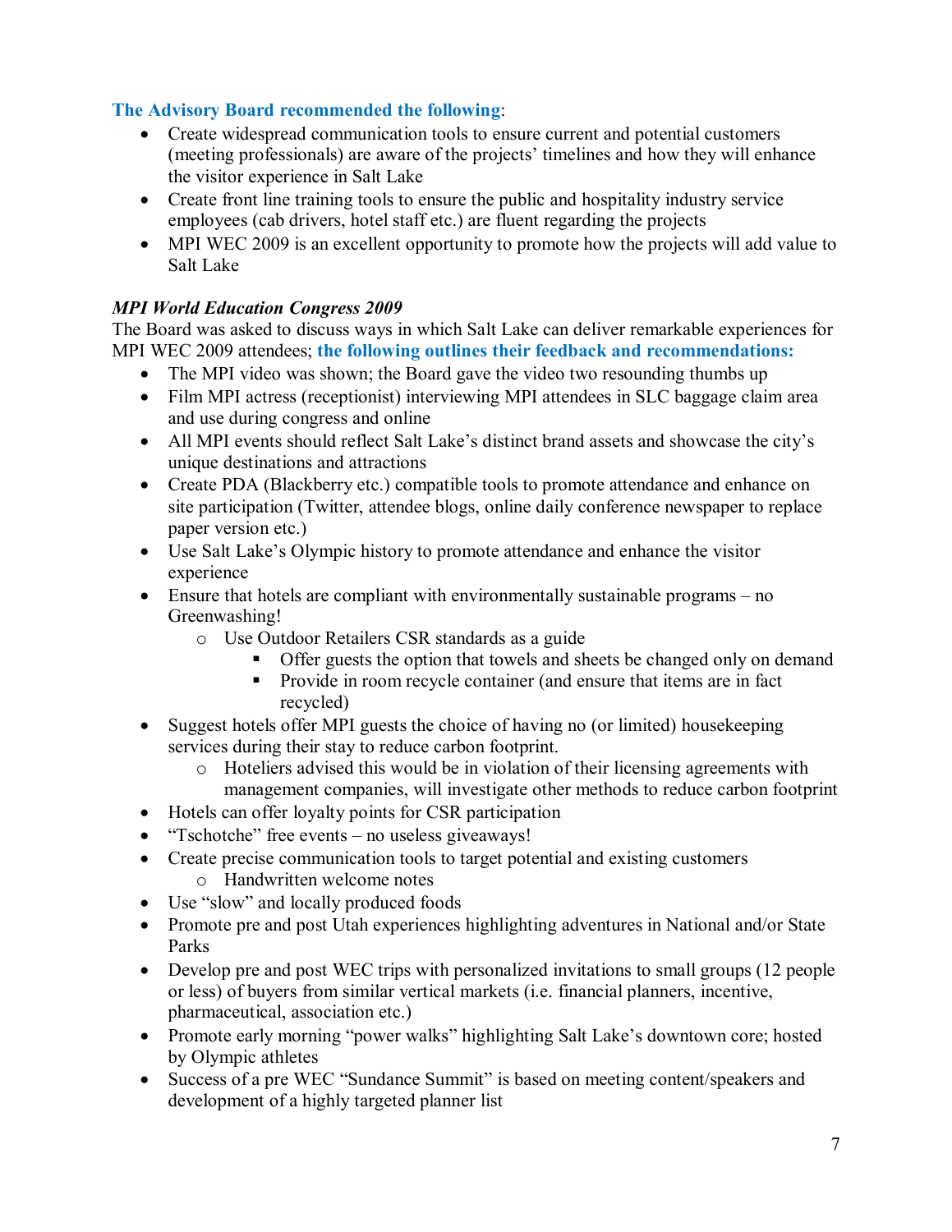- Closing night "Sundance at Gateway" evening was discussed and some members cautioned that not all Gateway restaurants are the quality needed to impress MPI attendees
- Positive reaction to use of TRAX to replace shuttle buses
- · Ensure Salt Lake's high dry desert climate and the need for continuous hydration is well communicated to attendees
- · Offer Voluntourism projects for MPI attendees

# **Saturday, November 15, 2008**

*Environmental Sustainability (CSR) and Implications for Meeting Professionals/ Suppliers* **The Board discussed CSR issues; the following outlines their comments and recommendations:**

- All CSR activities must make good business sense; be simple and user friendly and be proven to work well in Salt Lake
- Lifecycle costs (full carbon impact) must be evaluated to ensure activities are not counterproductive; offsetting conspicuous overconsumption should not be the goal
- · Lack of standardized evaluation criteria is problematic
- · APEX Green Council activities will be shared with the Board after their December 2008 meeting; Scott Beck is a Committee member
- · Food donations are a challenge at the Salt Palace, as the packaging and delivery to charities is inconsistent; third party provider is missing in Salt Lake. Steve Lundgren to investigate and lead greater involvement with Salt Lake Valley Lodging members to increase food donations
- Voluntourism projects create deep human connections; meeting professionals want user friendly volunteer solutions; turn key projects which they can easily incorporate into their meetings and events. Don't make planners "reinvent the wheel".
- Dan Hayes outlined the Salt Palace's CRS activities which are primarily focused on reducing energy consumption and recycling
- · The Board recommended the following issues be communicated on the Center and CVB's websites:
	- o Hotel and City CRS initiatives
	- o How to participate as meeting professionals and visitors
	- o Offer carbon footprint calculator and offset methods (establishes the destination as an environmental leader)
		- Baltimore, Seattle, Vancouver and Portland CVBs are effective in communicating this type of information
- Michelle Harris from Electric Drive outlined her organization's CSR priorities which are now being used to evaluate vendors RFP responses:
	- o Air Quality
- o Waste Minimization
- o Environmental Purchasing

o Energy Conservation o Water Conservation